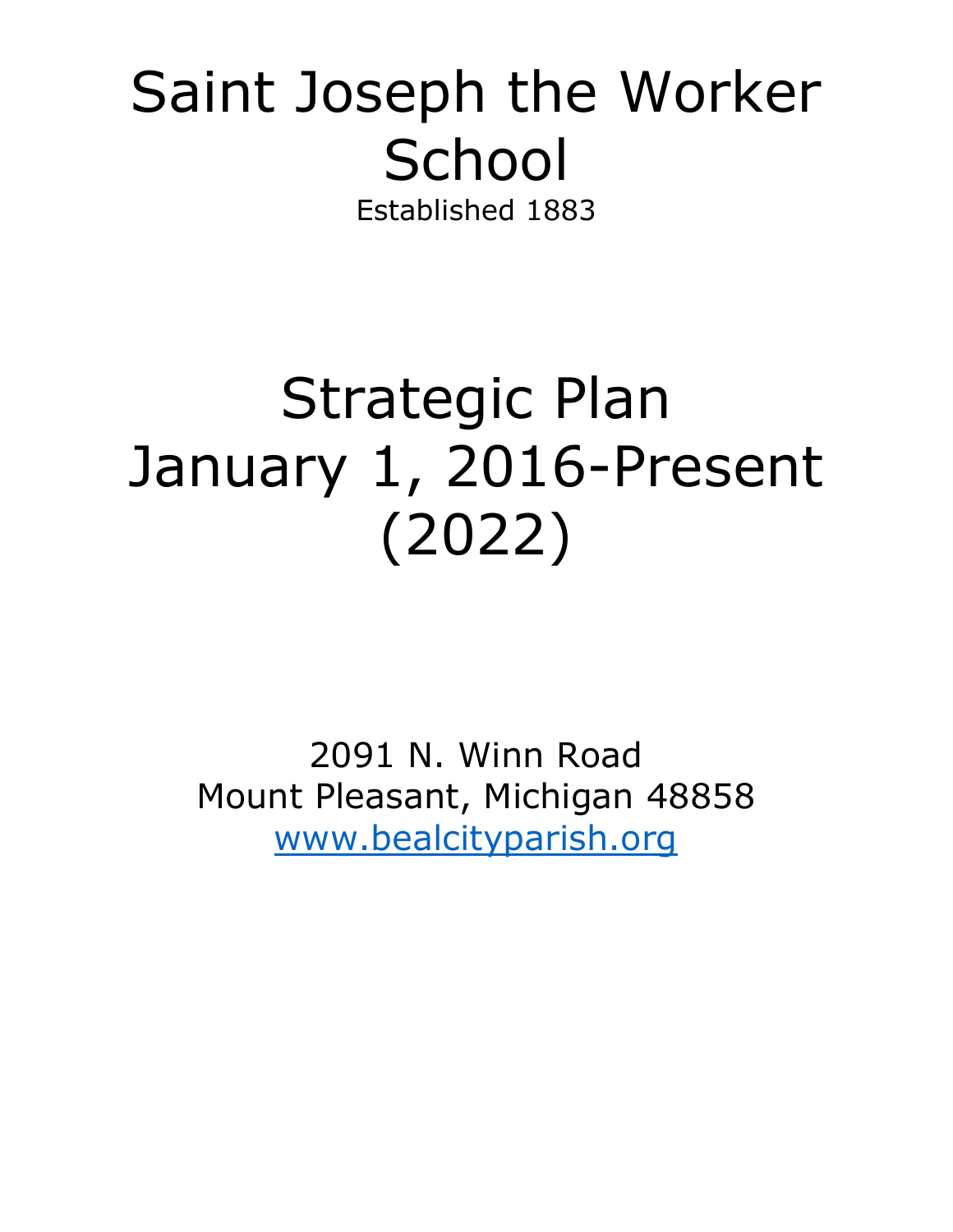# **Introduction by Pastor/Principal**

2163 N. Winn Road (Beal City)

January 1, 2016

Mount Pleasant, Michigan 48858

Dear Families of Saint Joseph the Worker Parish:

All of you may recall in February 2015, the Pastoral and Finance Councils, Stewardship Commission, School and Parish Strategic Planning Committees came together to begin assembling a strategic plan for the Parish's future. In *Planning Tomorrow's Parishes*, Bishop Joseph Cistone has asked all parishes in the diocese to develop such plans.

During this planning process, I often asked the question: *Why Plan?* Perhaps the most possible outcome of planning is that it helps me and the parish to distinguish between the urgent and the important. What planning does is to establish for us what is actually necessary, so we can prioritize for the best use of our time and resources of the parish.

To see this bold vision come together for the betterment of our community, it is clear that our work is really cut out for us. We have a wonderful vibrant community; however, at this juncture in the life of our parish and school, there is no time for us to be complacent. Jesus Christ and His Gospel proclaimed in the church are needed now more than ever! Drawing upon the words that inspired Bishop Cistone's Pastoral Letter – *A Future Full of Hope* – we must live the words of the prophet Jeremiah: *"For I know well the plans I have in mind for you, says the Lord, plans for your welfare, not for woe! Please to give you a future full of hope."*

The plan has been developed, now we must act! As a parish leader, I would like to invite you to be a part of the implementation process, where you will have the opportunity to build on the current state of our parish and offer your time, talent, and treasure to the success of our parish. This cannot be the work of a few but many! Thank you for your support and generosity.

My heartfelt gratitude now goes to the Parish and Finance Councils, Stewardship Commission, the Parish and School Strategic Planning Committees for their hard work and sincere dedication during the planning process. Your leadership and the gifts you offer the parish are invaluable and your insights into the life of our parish are important as well. God bless each you.

Saint Joseph the Worker, pray for us!

Yours in Christ, 7. Richy Varner Father Ricky M. Varner *Parochial Administrator*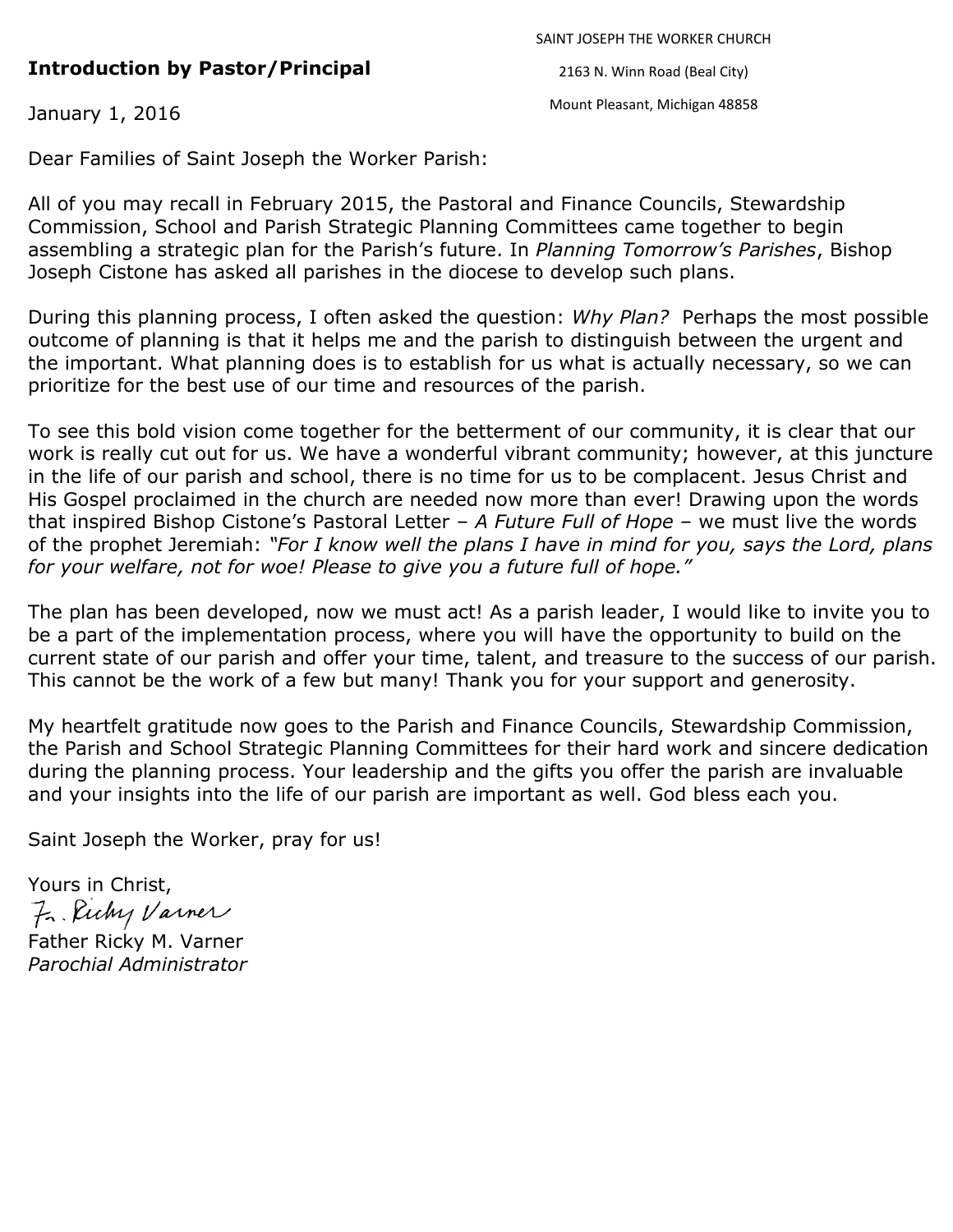#### **EXECUTIVE SUMMARY:**

St. Joseph the Worker School is regarded with a sense of pride and admiration by St. Joseph the Worker Parish and Beal City Community. In the current economic climate, Parochial schools are facing many challenges in regards to enrollment and finance, it is crucial to be prepared for an ever-changing society. St. Joseph the Worker School has developed a strategic plan to determine the strengths, opportunities and challenges being encountered in our school, so that we may prepare for a future filled with hope, success and optimism. The plan also identifies opportunities for growth and continuous improvement.

The plan includes the revised mission, vision and beliefs of St. Joseph the Worker School. During the planning process much prayerful thought surrounded the mission of St. Joseph the Worker. The Parish Community, defined as both the Church and School are crucial to the success of each other. Therefore, one mission statement was developed to embrace the "Parish Community" philosophy.

The planning process began with collection of data, which included surveys from students, teachers and parents. The Parish was also offered the opportunity to give input through a survey that was mailed to each Parishioner's home. This process led the team to set goals in the following areas: Finance, Communication, Enrollment and Curriculum/Faith Formation.

Our school is a kindergarten through sixth grade Catholic School and our students are able to practice their faith in a safe and loving academic environment. St. Joseph the Worker is able to offer small class size and affordable tuition due to the generous support of our Parish Community. One hundred percent of the students currently enrolled in St. Joseph the Worker are practicing Catholics; this is unique in today's parochial schools. However, this also allows the opportunity to embrace the concept of diversity and reaching out to others.

High academic achievement has been realized by our students as evidenced by their success once they move to the public school for the remainder of their junior high and high school education. Many of our students continue their education to achieve degrees from higher learning institutions. The academic success of our students is due to the ambition of our students, parental involvement and excellent teaching staff. St. Joseph is fortunate to have long-term teachers with an average of 15 years.

The school is financially dependent on the Parish and strategies have been developed to assist in becoming more financially independent. The School Commission will be actively involved in creating additional fundraising activities, out-reach to alumni and grant writing.

Communication between parents, students, teachers and administration is an area the surveys indicated improvement was needed. Strategies are included to develop a communication plan which will not only help with correspondence between parents and school but also in the areas of marketing and enrollment. Use of up to date technology programs will be implemented to allow more real time communication to occur.

Enrollment has declined over the past five years. It is partially due to the fact that families are not having as many children and many of the young people in our community have moved from the area to further their education or seek employment. It is extremely important that we retain the students currently enrolled, ensure a welcoming environment to others and be open to diversity.

As a Catholic School, curriculum and faith formation are at the forefront when developing goals. St. Joseph the Worker will begin to develop baselines for math scores and then begin to develop strategies for best practices to increase student's scores in this area. Development of a comprehensive writing plan is a goal in the next academic year. This goal was created based on feedback by educators, students and parents because of the need to become better writers in college.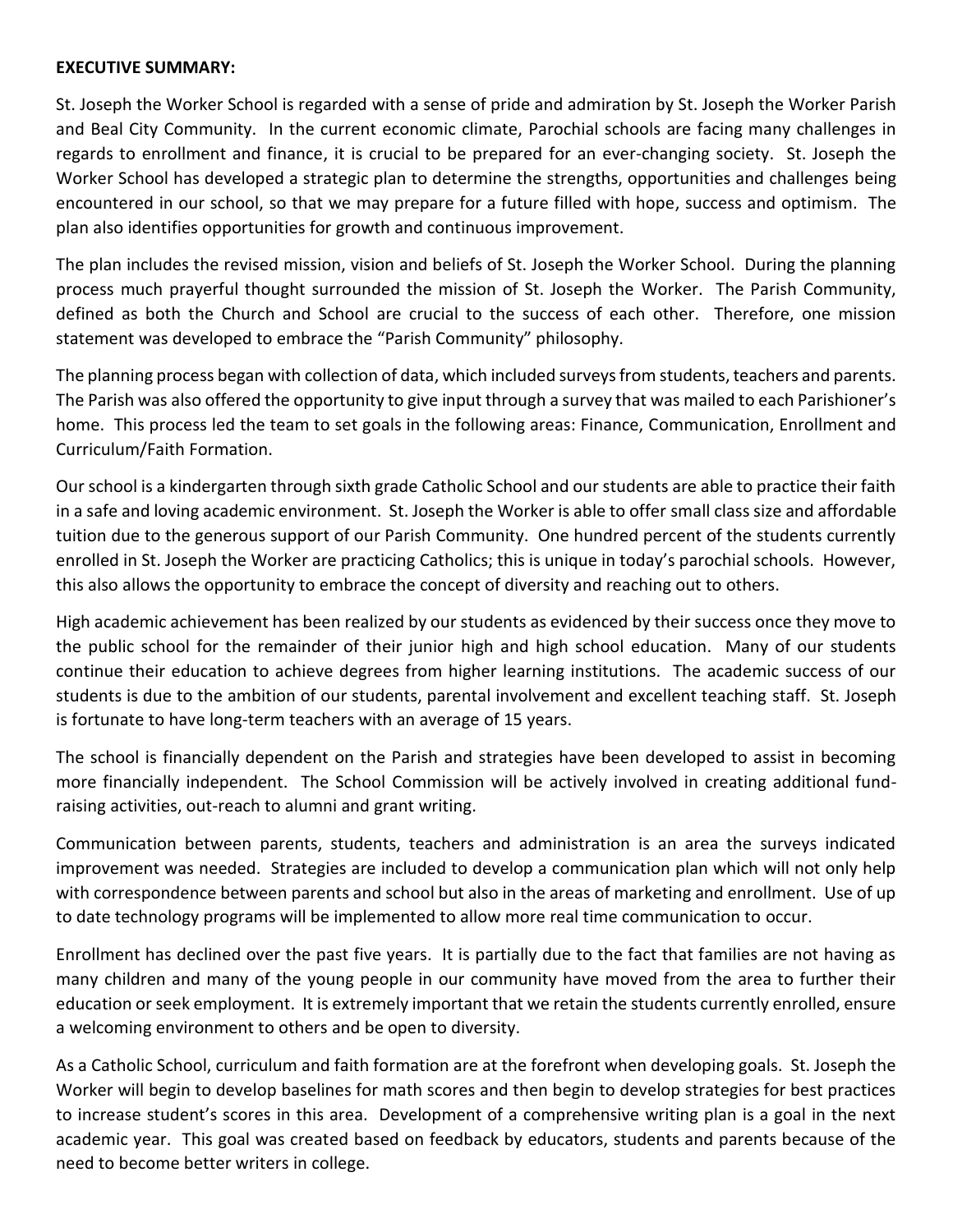There has been considerable time, energy, collaboration and discussion about this plan and the future of St. Joseph the Worker School. A huge thank-you to the school strategic planning committee: Heather Curtiss, Paul Gross, Mary Hauck, Deb Kampf, Charla Miller, Angela Reihl, Paul Smith, Julie Ward, and Father Ricky Varner. Input from the teachers and school commission were also much appreciated. The vision from Diocesan Superintendent, Mary Ann Deschaine made this process a reality and her leadership is valued and appreciated.

# **MISSION**

# **Saint Joseph the Worker Roman Catholic parish and school encourages its members to live fully the message of Jesus Christ. Inspired by the Holy Spirit through faith, love, sacraments, and service, our parish family will be a community of lifelong achievers and a center for academic excellence.**

## **VISION**

Saint Joseph the Worker School will continue its long standing commitment to providing the highest quality Catholic education to its students. Our students will represent Christian behavior in the greater community by daily living the values of the Catholic faith. We recognize there are significant trends impacting our lives which challenge educational values as well as our definition of what it means to be Catholic.

With ever changing societal values, the availability of a solid, affordable, Catholic education is more important than ever. We must continue to provide our young students with the tools and direction they need to grow amid these challenges. We encourage parents/guardians to fulfill their role as the first educators of their children.

Saint Joseph the Worker School has developed a strategic plan to guide the ongoing evolution, direction, and development of our school. This plan is a living document with long term initiatives. The plan will be assessed, modified, and improved upon based on its impact and effectiveness on an annual basis. What will not be modified, however, is the unwavering commitment expressed in our Mission Statement.

Saint Joseph the Worker Catholic School believes. . .

- In partnership with parents, we are committed to unlocking the full potential of each individual student, to develop confident and independent learners.
- We respect the dignity of the individual person and are sensitive to the needs of our diverse community, welcoming all; we journey together with Christ, celebrating God's love in our lives.
- We promote a safe, caring, supportive learning environment.
- We journey together to address the needs of the whole child, in cooperation with families and communities.
- Faith formation is a continuous collaboration between the school, family and parish community.
- Our Catholic school plays a critical role in promoting Gospel values, authentic social justice, environmental responsibility, human solidarity and the common good.
- Teaching and learning should be rooted in research and evidence, aware that the 21st century fluencies of digital literacy, creativity, innovation and collaboration are essential.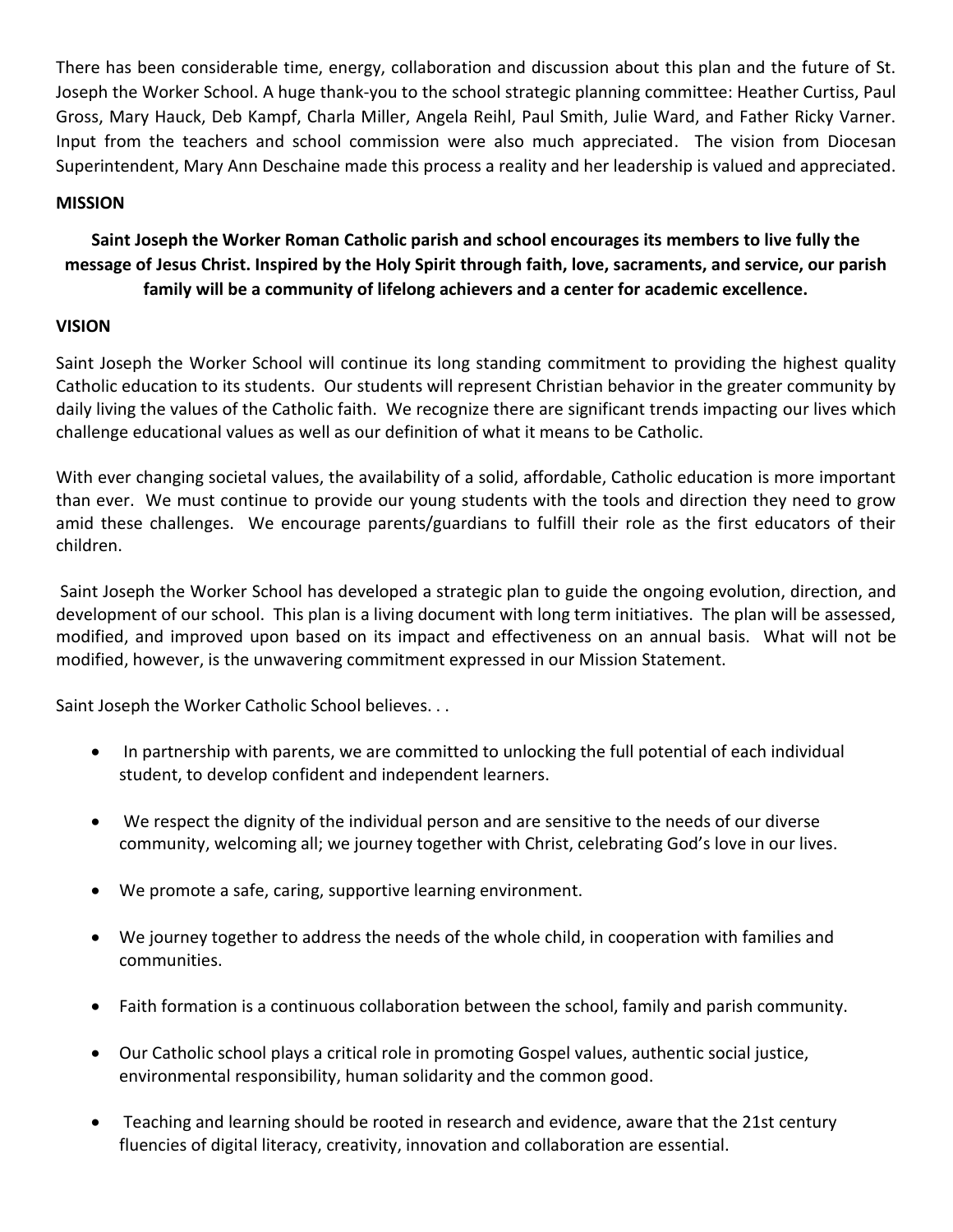We provide an affordable opportunity for an excellent Catholic education.

## **SCHOOL PROFILE/HISTORY**

For 138 years, the parish of Saint Joseph the Worker, Beal City, has provided a Catholic Education for our young people. It began in 1883 when Adolph Hunt held classes in Religion and Reading in the first church built by the early Settlers. Since all was in German, people referred it as "the German School." In 1901 when the Grand Rapids Dominican Sisters began here, most classes were in English. Despite fires consuming the first two church buildings and many hardships, parishioners somehow have managed to continue to expand the class offerings to area people. Saint Philomena (the former name of this parish) held its first high school graduation in 1925.In 1960 the parish and school changed from Saint Philomena to Saint Joseph the Worker.

Today in the present building, constructed in 1948 after fire burned the other school building Quality Catholic Education continues. There are 91 students in Grades Kindergarten through Sixth. Their dedicated teachers are: Aylssa Moomey (Kindergarten), Elizabeth Wila (Grade 1), Traci Lambert (Grade 2), Anne Sprague (Grade 3), Laurie Schafer (Grade 4 & Art), Carmen Bierschbach (Grade 5 ), Jason Liptow (Grade 6), Mary Smith (Technology and Music). Josette Lorenz is our secretary along with Heather Gross classroom aide. Lunch is provided by Tom Faber. Dave Faber maintains the buildings and grounds. Will Beers is our new Director of Religious Education and teaches Religion in grades 4-6 during our school day. Denny Lorenz is the principal and Father Tom Held is pastor.

## **PROGRAM GOALS AND OBJECTIVES**

Saint Joseph the Worker School has high academic standards for all students. Our successes include competitive standardized testing scores and a large percentage of students who are on the honor roll at Beal City Public School, inducted into the National Honor Society, in the top ten of their graduating class and are the valedictorian and salutatorian for their class. Our teachers incorporate the best practices in their classrooms to help the students with their academic achievement. Our goal is to meet the needs of our students through cooperative learning projects, games, discussions, differentiated instruction, and student engagement. Saint Joseph the Worker School also helps each student to become a disciple of Christ, so they may take what they have learned and make good decisions, to treat people fairly, and give back to their community. By marketing our school and increasing enrollment we can help the families of our parish continue the strong tradition of academic excellence and faith formation to ensure Catholic Education for years to come. **Mary Smith, with help of Will beers are finishing an equipment video for the school to increase enrollment.**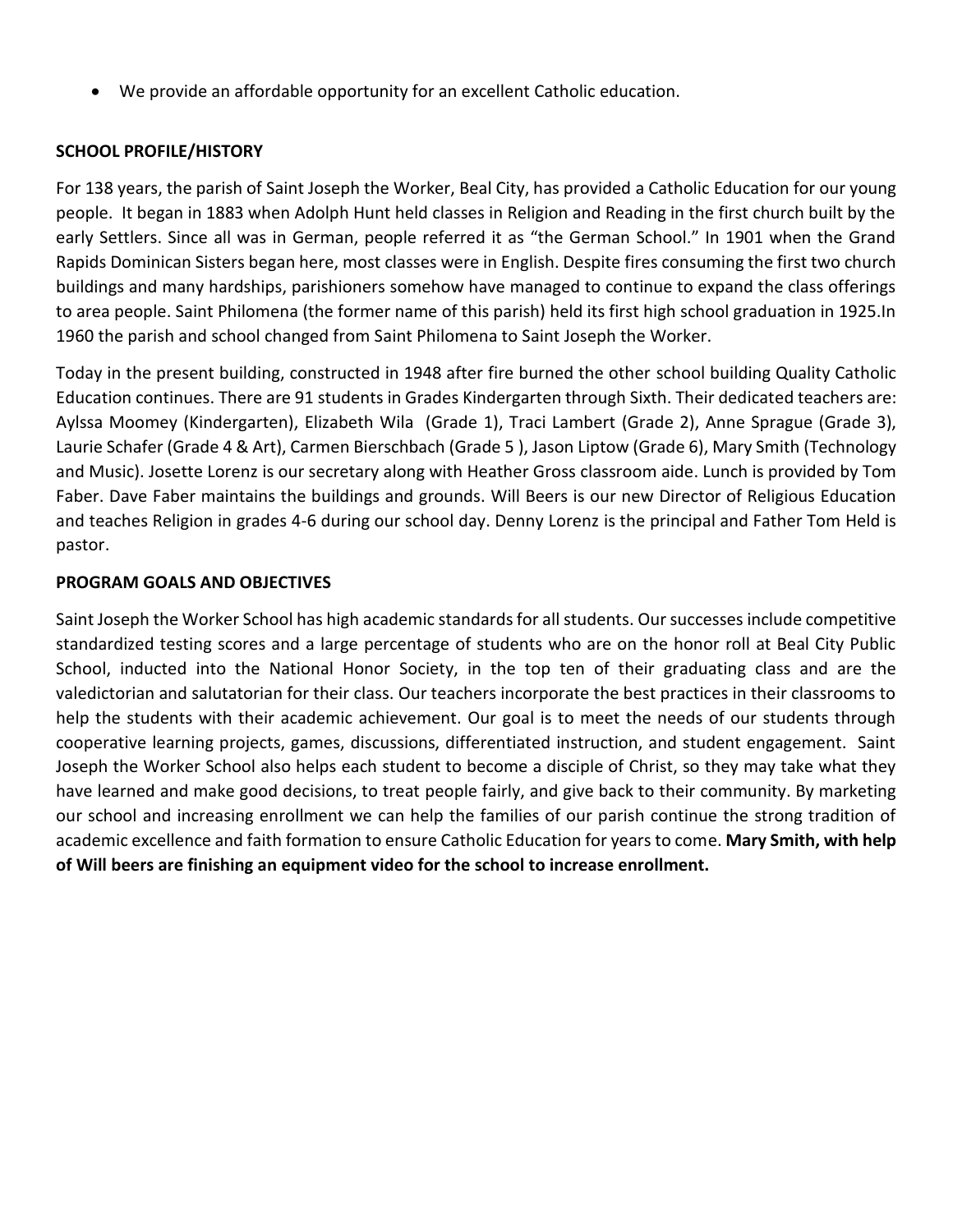**Initiative 1 Finance: Develop a financial plan so that the school becomes less dependent on the parish budget.**

**Measures of Success:**

**Generate an additional \$15,000 in year one.**

**By year five we will generate \$25,000 per year in additional fundraising.**

| 1. Strategy<br>a. Action Steps                                                                     | <b>Target Date</b>                               | <b>Responsible</b>                          | <b>Collaboration</b><br><b>Needed</b>                                                  | <b>Status</b>                                                                                                                                                                                                                                                                                                                                                                                                                                                                                                                                                                                                                                                                                                                     |
|----------------------------------------------------------------------------------------------------|--------------------------------------------------|---------------------------------------------|----------------------------------------------------------------------------------------|-----------------------------------------------------------------------------------------------------------------------------------------------------------------------------------------------------------------------------------------------------------------------------------------------------------------------------------------------------------------------------------------------------------------------------------------------------------------------------------------------------------------------------------------------------------------------------------------------------------------------------------------------------------------------------------------------------------------------------------|
| School Commission will develop an<br>additional fund raising activity during<br>the academic year. | 2015-2016                                        | School<br>Commission<br>Pastor              | Parishioners                                                                           | 50/50 raffle for 2015-2016<br>generated \$7,425.<br>2016-2017 - 50/50 raffle has<br>generated \$8,013.<br>2017-2018 - \$8,298. 2018-2019<br>- \$8,298. 2019-2020 - \$6123<br>(COVID)                                                                                                                                                                                                                                                                                                                                                                                                                                                                                                                                              |
| Working on a Golf Outing Fundraiser for<br>2021. It will be an annual event to<br>generate money.  | Summer or<br><b>Fall 2021</b>                    | Pastor<br>School<br>Commission<br>Principal | Dick Figg-<br>Pines Golf<br>Course.<br>Knights of<br>Columbus-<br>Steve<br>Schumacher. | Goal to generate an additional<br>\$10,000.                                                                                                                                                                                                                                                                                                                                                                                                                                                                                                                                                                                                                                                                                       |
| School Commission will develop a<br>fundraiser to supplement teacher<br><b>Salaries</b>            | Summer<br>2021                                   | School<br>Commission                        | Dick Figg-<br>Pines Golf<br>Course-Jessica<br>Gross                                    | Goal to generate 10,000-<br>15,000 for teachers' salaries                                                                                                                                                                                                                                                                                                                                                                                                                                                                                                                                                                                                                                                                         |
| Form a committee to develop an alumni<br>giving campaign (mailing/online-Social<br>Media).         | 2015-2016<br>New target<br>date is 2016-<br>2018 | School<br>Commission<br>Pastor              | Charla Miller<br>Heather<br>Curtiss<br>Tom Gross JR.<br>Rachel<br>McClintic            | Committee is starting to be<br>formed; will be looking for<br>more to join. Have hired Run<br>14, a marketing and advertising<br>business run by a former St. Joe<br>alumni to help get campaign<br>off the ground. First meeting<br>on June 28th.<br>2016-2017 - Small committee<br>formed. Alumni Facebook page<br>launched. Website launched in<br>March. Alumni data based is<br>being developed. There is a link<br>to Our Sunday Visitor for on<br>line donations. Kick off<br>campaign in fall 2017!<br>2018 and 2019 - Alumni Open<br>Houses were held at BCPS<br>Homecoming time. We<br>spotlight alumni $2 - 3$ times a<br>year on our Alumni website<br>and Facebook pages. A annual<br>newsletter is sent in June. We |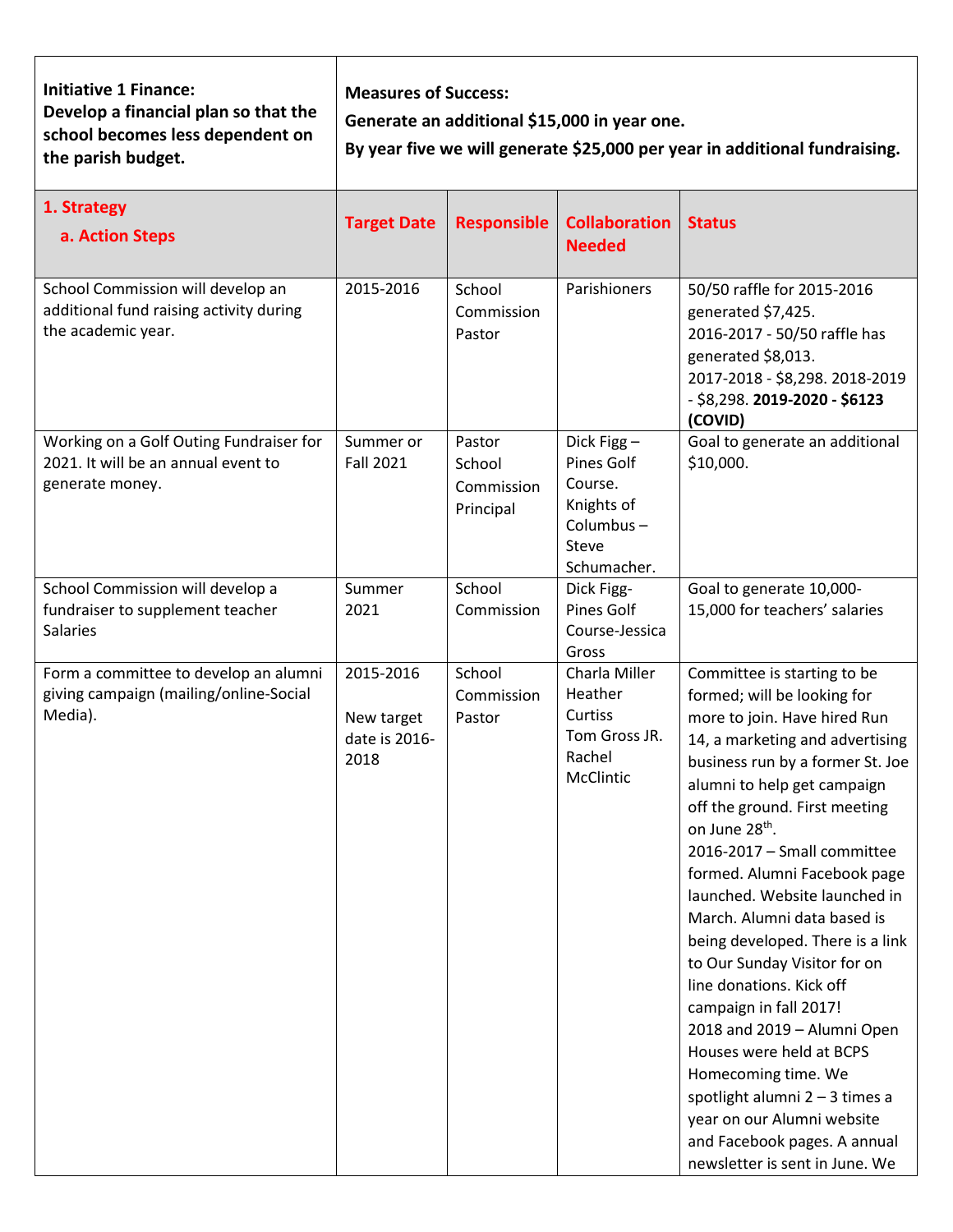|  | added alumni to our Christmas |
|--|-------------------------------|
|  | Angel Campaign (2017-18 -     |
|  | $$265, 2018-19 - $500$ ).     |
|  | $2020 - COVID - no open$      |
|  | house. Continue to update     |
|  | website and Facebook pages.   |
|  | We are still growing our data |

| <b>Initiative 1 Finance:</b><br>Develop a financial plan so that the<br>school becomes less dependent on<br>the parish budget.                                                                                | <b>Measures of Success:</b><br>Generate an additional \$15,000 in year one.<br>By year five we will generate \$25,000 per year in additional fundraising. |                                          |                                                                                                                            |                                                                                                                                                                                                                                                                                                                                                                                                 |  |
|---------------------------------------------------------------------------------------------------------------------------------------------------------------------------------------------------------------|-----------------------------------------------------------------------------------------------------------------------------------------------------------|------------------------------------------|----------------------------------------------------------------------------------------------------------------------------|-------------------------------------------------------------------------------------------------------------------------------------------------------------------------------------------------------------------------------------------------------------------------------------------------------------------------------------------------------------------------------------------------|--|
| 1. Strategy<br>a. Action Steps                                                                                                                                                                                | <b>Target Date</b>                                                                                                                                        | <b>Responsible</b>                       | <b>Collaboration</b><br><b>Needed</b>                                                                                      | <b>Status</b>                                                                                                                                                                                                                                                                                                                                                                                   |  |
|                                                                                                                                                                                                               |                                                                                                                                                           |                                          |                                                                                                                            | base. We are spotlighting our<br>alumni.                                                                                                                                                                                                                                                                                                                                                        |  |
| Develop a contingency plan if<br>enrollment drops to below 20 students<br>in consecutive grades to transition to<br>multi-age classrooms.<br>Example: 10 in each grade. 6 in one<br>grade and 10 in the next. | 2015-2016<br>New target<br>date 2016-<br>2017                                                                                                             | Faculty<br>Pastoral<br>Council<br>Pastor | School<br>Commission<br>Superintendent<br>of Schools                                                                       | Meeting scheduled with<br>Superintendent Mary Ann<br>Deschaine on July 14 to begin<br>planning.<br>2016-2017 Met with<br>Superintendent in July of 2016.<br>Grades K-2 will not combine.<br>Grades 3-6 will combine if<br>enrollment decreases<br>according to criteria.<br>Developing plan to address<br>marketing, teacher<br>qualifications, employment of<br>qualified teachers.<br>Ongoing |  |
| Promote endowment fund, long term<br>giving, estate planning, tuition<br>assistance fund                                                                                                                      | 2016-2020                                                                                                                                                 | Finance<br>Stewardship<br>Pastor         | <b>Diocesan</b><br>development<br>office<br>Charla<br>Paul Gross<br>Jennifer<br>Mackovjak<br>Kristin Smith<br><b>CCFMM</b> | Reminders have been and will<br>continue to be in the bulletin<br>regarding all these giving<br>opportunities.<br>In March the school received a<br>check from the Bishop Untner<br>and William and Marjorie<br>Falsey Endowment for tuition<br>assistance. This will be added<br>to the fund.<br>Christmas Angel donations to<br>the Endowment were \$1,633.                                   |  |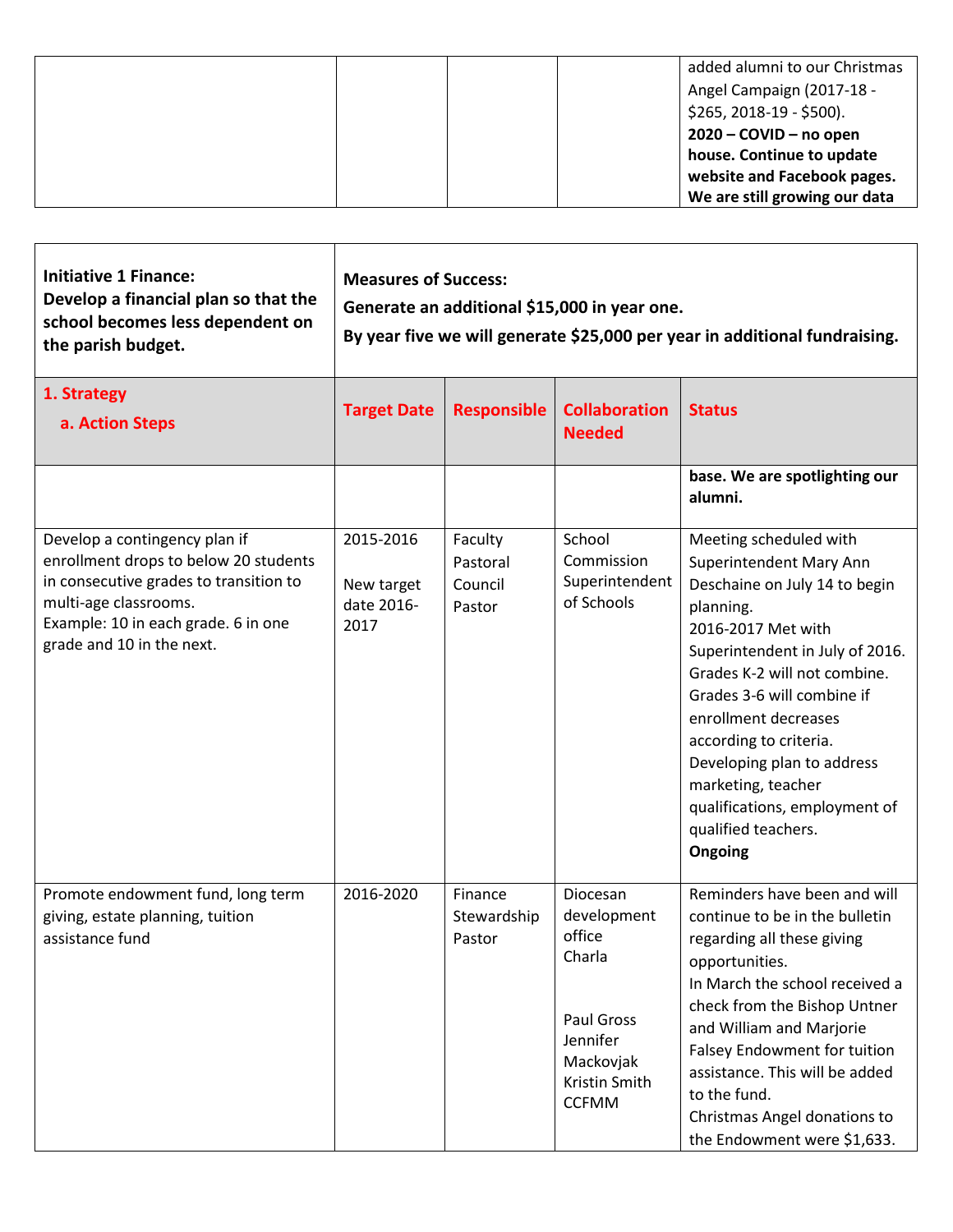|  |  | 2016-2017 Christmas Angel      |
|--|--|--------------------------------|
|  |  | donations to Endowment were    |
|  |  | \$1,657 and Tuition Assistance |
|  |  | were \$2,999.                  |
|  |  | We received a \$10,000         |
|  |  | donation for technology from a |
|  |  | person who is not affiliated   |
|  |  | with our school but promotes   |
|  |  | Catholic Education.            |
|  |  |                                |
|  |  | 2019 - 20 - Promoted in        |
|  |  | November the endowment         |
|  |  | with a flyer in the bulletin.  |
|  |  | Kristin Smith spoke after all  |
|  |  | Masses. Bulletin updates       |
|  |  | monthly about the              |
|  |  | endowment.                     |
|  |  | 2021 - Funerals - Need to get  |
|  |  | endowment information flyers   |
|  |  | to funeral homes and new       |
|  |  | envelopes printed. Continue    |
|  |  | promoting in bulletin.         |
|  |  | Capital Campaign - developing  |
|  |  | a plan to promote the          |
|  |  | endowment to use the           |
|  |  | interest                       |
|  |  |                                |

| <b>Initiative 1 Finance:</b><br>Develop a financial plan so that the<br>school becomes less dependent on<br>the parish budget. | <b>Measures of Success:</b><br>Generate an additional \$15,000 in year one.<br>By year five we will generate \$25,000 per year in additional fundraising. |                    |                                       |                                                                                                                                                                                                                                   |  |
|--------------------------------------------------------------------------------------------------------------------------------|-----------------------------------------------------------------------------------------------------------------------------------------------------------|--------------------|---------------------------------------|-----------------------------------------------------------------------------------------------------------------------------------------------------------------------------------------------------------------------------------|--|
| 1. Strategy<br>a. Action Steps                                                                                                 | <b>Target Date</b>                                                                                                                                        | <b>Responsible</b> | <b>Collaboration</b><br><b>Needed</b> | <b>Status</b>                                                                                                                                                                                                                     |  |
|                                                                                                                                |                                                                                                                                                           |                    |                                       | generated to raise teacher<br>salaries.                                                                                                                                                                                           |  |
| Maintain or increase Christmas Angels.                                                                                         | 2015-2020                                                                                                                                                 | Principal          | Parishioners                          | Total for 2015 - 16 - \$8,813<br>raised. \$7,180 allocated to<br>textbooks and technology.<br>Total for 2016 - 17 was\$11,252<br>with \$2,800 for textbooks,<br>\$3805 for technology updates,<br>\$2,999 for tuition assistance, |  |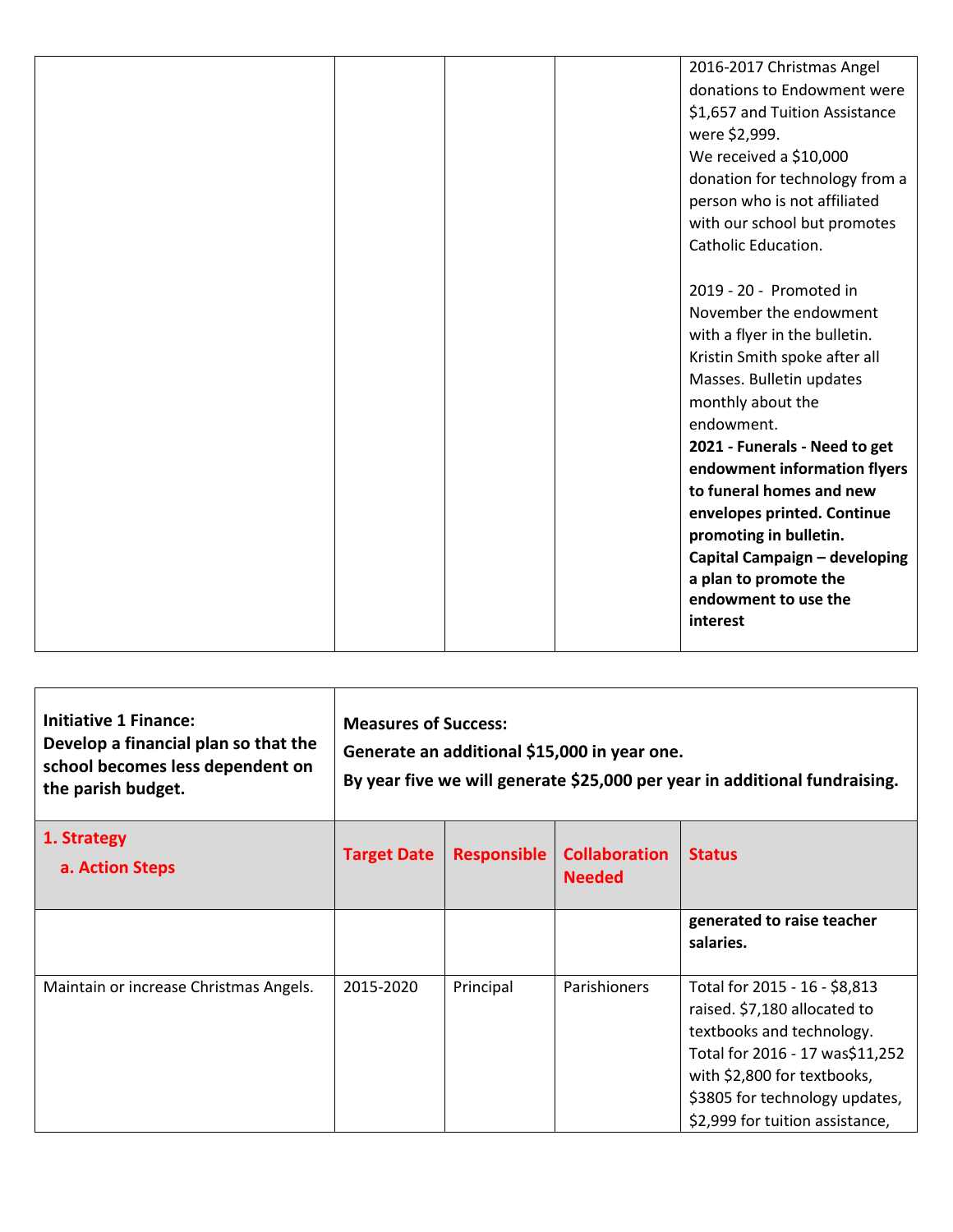|  |  | and \$1,657 for the endowment    |
|--|--|----------------------------------|
|  |  |                                  |
|  |  | fund.                            |
|  |  | Total for 2017-2018 -\$12,750.   |
|  |  | \$7063 for textbooks. \$3411 for |
|  |  | tuition assistance and \$265 for |
|  |  | alumni.                          |
|  |  | Total for 2018-2019 -            |
|  |  | \$13,506.50. 412,006.50 for      |
|  |  | school/teacher wish list. \$1000 |
|  |  | for endowment. \$500 Alumni.     |
|  |  | Total for 2019-2020 - \$11, 160. |
|  |  | \$5,780 for textbooks and        |
|  |  | \$5380 for endowment fund.       |
|  |  | <b>Total for 2020-2021</b>       |
|  |  |                                  |

| <b>Initiative 1 Finance:</b><br>Develop a financial plan so that the<br>school becomes less dependent on<br>the parish budget. | <b>Measures of Success:</b><br>Generate an additional \$15,000 in year one.<br>By year five we will generate \$25,000 per year in additional fundraising. |
|--------------------------------------------------------------------------------------------------------------------------------|-----------------------------------------------------------------------------------------------------------------------------------------------------------|
|--------------------------------------------------------------------------------------------------------------------------------|-----------------------------------------------------------------------------------------------------------------------------------------------------------|

| 1. Strategy<br>a. Action Steps         | <b>Target Date</b> | <b>Responsible</b>                | <b>Collaboration</b><br><b>Needed</b>                            | <b>Status</b>                                                                                                                                                                                                                                                                                                                                                                                         |
|----------------------------------------|--------------------|-----------------------------------|------------------------------------------------------------------|-------------------------------------------------------------------------------------------------------------------------------------------------------------------------------------------------------------------------------------------------------------------------------------------------------------------------------------------------------------------------------------------------------|
| Maintain or increase Christmas Angels. | 2021               | Principal                         | Parishioners                                                     | 10,530 Christmas Angels                                                                                                                                                                                                                                                                                                                                                                               |
| Maintain or increase school auction.   | 2015-2020          | Principal<br>Auction<br>Committee | Parishioners                                                     | Prior years: 2013 - & 70,004;<br>2014 - \$70,339; 2015 -<br>\$84,047. 2016 - \$79,805.<br>2017 - \$77,071.2018 -<br>\$91,827.96. 2019-<br>\$114,588.11. 2020 (online) -<br>\$97,016.52<br>2021(online)-\$89,204.58                                                                                                                                                                                    |
| Develop a grant writing committee.     | 2015-2020          | School<br>Commission              | <b>School Parents</b><br>- Sarah Doyle<br>and Michael<br>Sharrar | Still under development. Sara<br>Doyle, a school parent and<br>teacher at Beal City Public<br>School will take the lead in<br>developing committee. She<br>wrote a grant for new<br>playground equipment. We<br>received \$850 for a ga-ga pit<br>(dodgeball), soccer goals and<br>baseball/softball backstops.<br>2016-2017 We received a grant<br>from the Mt. Pleasant<br>Community Foundation for |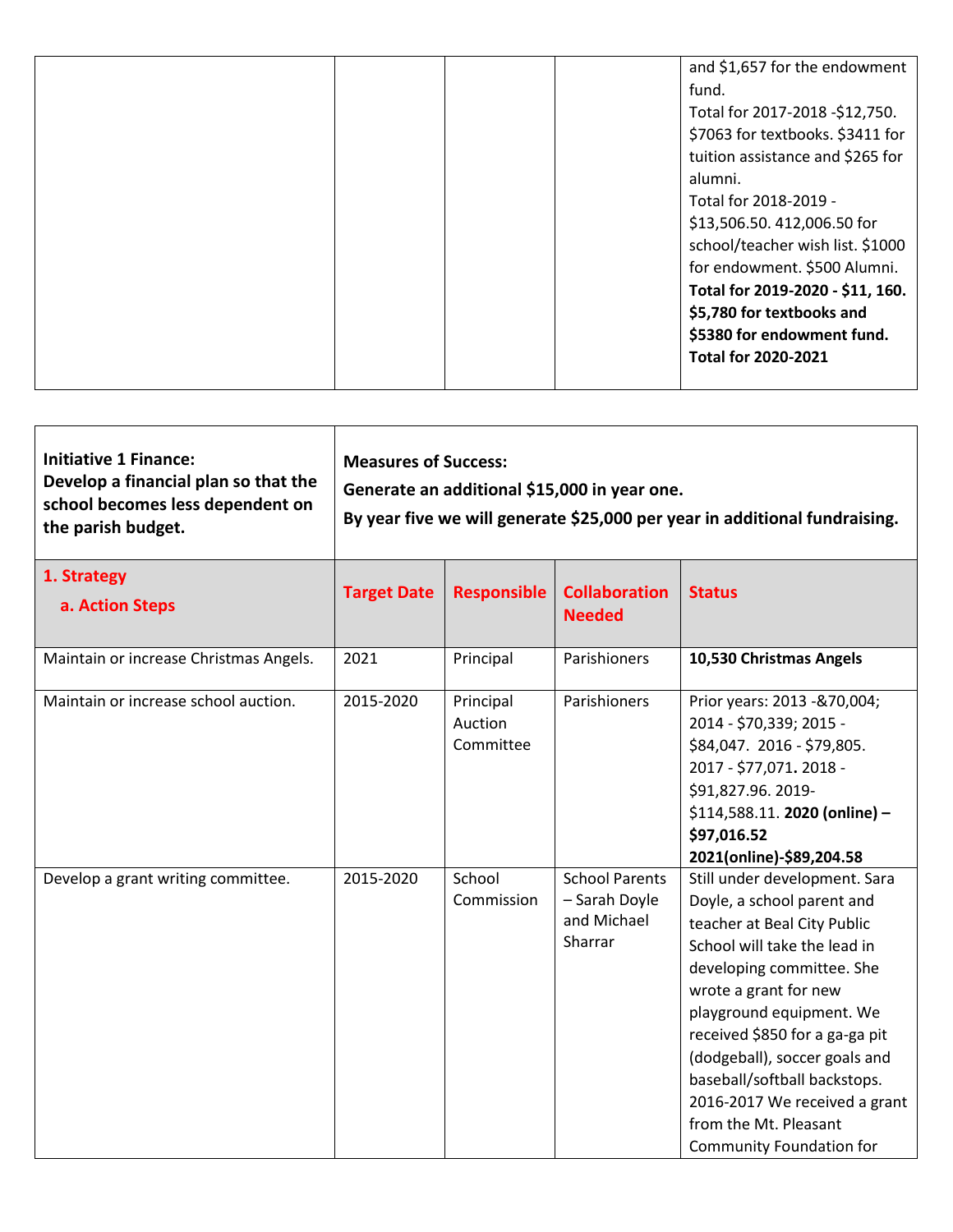|  | 6,800 to purchase new laptop          |
|--|---------------------------------------|
|  | computers.                            |
|  | $2020-2021$ – Received grants         |
|  | from the Optimist Club for            |
|  | new soccer goals and Mt.              |
|  | <b>Pleasant Rotary Club for a new</b> |
|  | laminator.                            |

| <b>Initiative 2 Communication:</b>                                                                                                                                                                                                  | <b>Measures of Success:</b><br>Better survey results in the area of communication |                                           |                                               |                                                                                                                                                                                                                                                                                                                                                                                                                                                                                                                                                                                                                                                                                                                                                                                                                                         |  |
|-------------------------------------------------------------------------------------------------------------------------------------------------------------------------------------------------------------------------------------|-----------------------------------------------------------------------------------|-------------------------------------------|-----------------------------------------------|-----------------------------------------------------------------------------------------------------------------------------------------------------------------------------------------------------------------------------------------------------------------------------------------------------------------------------------------------------------------------------------------------------------------------------------------------------------------------------------------------------------------------------------------------------------------------------------------------------------------------------------------------------------------------------------------------------------------------------------------------------------------------------------------------------------------------------------------|--|
| 1. Strategy<br>a. Action Steps                                                                                                                                                                                                      | <b>Target Date</b>                                                                | <b>Responsible</b>                        | <b>Collaboration</b><br><b>Needed</b>         | <b>Status</b>                                                                                                                                                                                                                                                                                                                                                                                                                                                                                                                                                                                                                                                                                                                                                                                                                           |  |
| Develop a policy for online payment of<br>tuition, fees (enrollment/media) and<br>lunches.<br>Academic year (15-16/16/17) optional<br>for tuition<br>Academic year (16-17/17-18) required<br>for tuition, implement lunch payments. | 2016-2017                                                                         | Finance<br>Council<br>Pastor<br>Principal |                                               | One-third of our families are<br>using Our Sunday Visitor for<br>online payments of tuition,<br>lunches, and fees.<br>2020-2021 - 98% of families<br>are using online payments for<br>tuition, lunches, fees, etc.                                                                                                                                                                                                                                                                                                                                                                                                                                                                                                                                                                                                                      |  |
| Develop Communication Plan-<br>1. Alumni<br>2. Parents<br>3. Parishioners<br>4. Friends of St. Joseph<br>Tell our stories - Success stories of<br>alumni<br>-website<br>-spotlight/newsletter                                       | 2015-2020                                                                         | School<br>Commission<br>Pastor            | <b>Sacred Heart</b><br>Parishioners<br>Alumni | Have hired Run 14, a marketing<br>and advertising business run by<br>a former St. Joe alumni to help<br>get campaign off the ground.<br>First meeting on June 28 <sup>th</sup> .<br>2016-2017 - Small committee<br>formed. Alumni Facebook<br>page launched. Website<br>launched in March. Alumni<br>data base is being developed.<br>On line giving available<br>through Our Sunday<br>Visitor. $2018$ and $2019 -$<br>Alumni Open Houses were held<br>at BCPS Homecoming time. We<br>spotlight alumni 2 - 3 times a<br>year on our Alumni website<br>and Facebook pages. A annual<br>newsletter is sent in June. We<br>added alumni to our Christmas<br>Angel Campaign (2017-18 -<br>$$265, 2018-19 - $500$ ).<br>2020 - COVID - no open<br>house. Continue to update<br>website and Facebook pages.<br>We are still growing our data |  |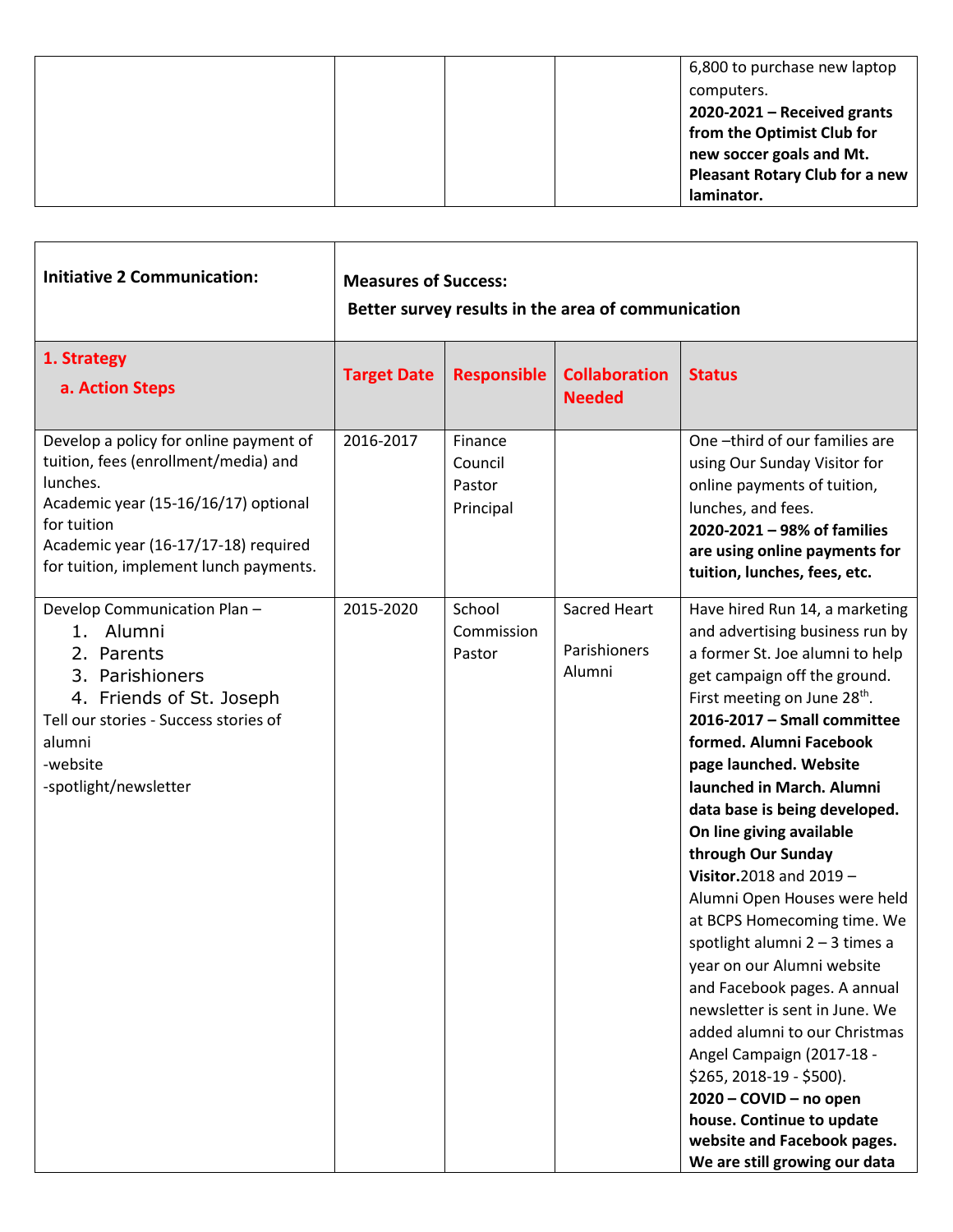| Revise School Commission bylaws and<br>structure to allow for subcommittees<br>with non-commission members. | 2015-2016 | Principal<br>School<br>Commission<br>Pastor | Pastoral<br>Council                                        | This was completed.                                                                                                  |
|-------------------------------------------------------------------------------------------------------------|-----------|---------------------------------------------|------------------------------------------------------------|----------------------------------------------------------------------------------------------------------------------|
| Implement Power School                                                                                      | 2015-2016 | Principal<br>Pastor<br>Faculty              | Joe Judge<br>Sara Doyle<br>Jen Butkovich<br>Josette Lorenz | Implemented this past year.<br>Grade 3-6 using on line grading<br>system. K-2 will use by 2018-<br>2019 school year. |
| Implement REMIND                                                                                            | 2015-2016 | Faculty<br>Principal<br>Pastor              | Sara Doyle                                                 | Implemented this past year.                                                                                          |

| <b>Initiative 3 Enrollment:</b>                                                                                                            | <b>Measures of Success:</b><br><b>Stabilize and increase enrollment</b> |                                             |                                        |                                                                                                                                                  |  |  |
|--------------------------------------------------------------------------------------------------------------------------------------------|-------------------------------------------------------------------------|---------------------------------------------|----------------------------------------|--------------------------------------------------------------------------------------------------------------------------------------------------|--|--|
| 1. Strategy<br>a. Action Steps                                                                                                             | <b>Target Date</b>                                                      | <b>Responsible</b>                          | <b>Collaboration</b><br><b>Needed</b>  | <b>Status</b>                                                                                                                                    |  |  |
| Develop and promote a comprehensive<br>marketing plan for the school.<br>Outreach to home school students<br>Outreach to preschool/daycare | 2015-2016                                                               | School<br>Commission<br>Principal<br>Pastor | Finance<br>DRE/Faith<br>Formation      | Letters and brochures were<br>sent to area preschools.<br>Kindergarten Open House was<br>advertised using local radio<br>station ads.<br>Ongoing |  |  |
| Retention Plan - develop a process to<br>address students who are not registered<br>for the upcoming academic school year.                 | 2016-2017                                                               | Principal<br>Pastor<br>Faculty              | Parent to<br>Parent                    | Letter sent and a<br>phone follow up.                                                                                                            |  |  |
| Develop a recruitment video and post<br>success stories, videos on Facebook                                                                | 2022                                                                    | <b>Mary Smith</b><br><b>Will Beers</b>      | <b>DRE/School</b><br><b>Commission</b> | Finishing the video to post<br>spring 2022                                                                                                       |  |  |

| Initiative 4 Curriculum/Faith<br>Formation: | <b>Measures of Success:</b><br>Participation in Catechesis of the Good Shepherd.<br>80% of students at 70% or higher on NWEA test scores.<br>Technology and maintenance plan developed.<br>Consistent writing program for Grades Kindergarten through Sixth.<br>School parent survey reflects a more Christian environment. |                    |                                       |               |  |  |
|---------------------------------------------|-----------------------------------------------------------------------------------------------------------------------------------------------------------------------------------------------------------------------------------------------------------------------------------------------------------------------------|--------------------|---------------------------------------|---------------|--|--|
| 1. Strategy<br>a. Action Steps              | <b>Target Date</b>                                                                                                                                                                                                                                                                                                          | <b>Responsible</b> | <b>Collaboration</b><br><b>Needed</b> | <b>Status</b> |  |  |